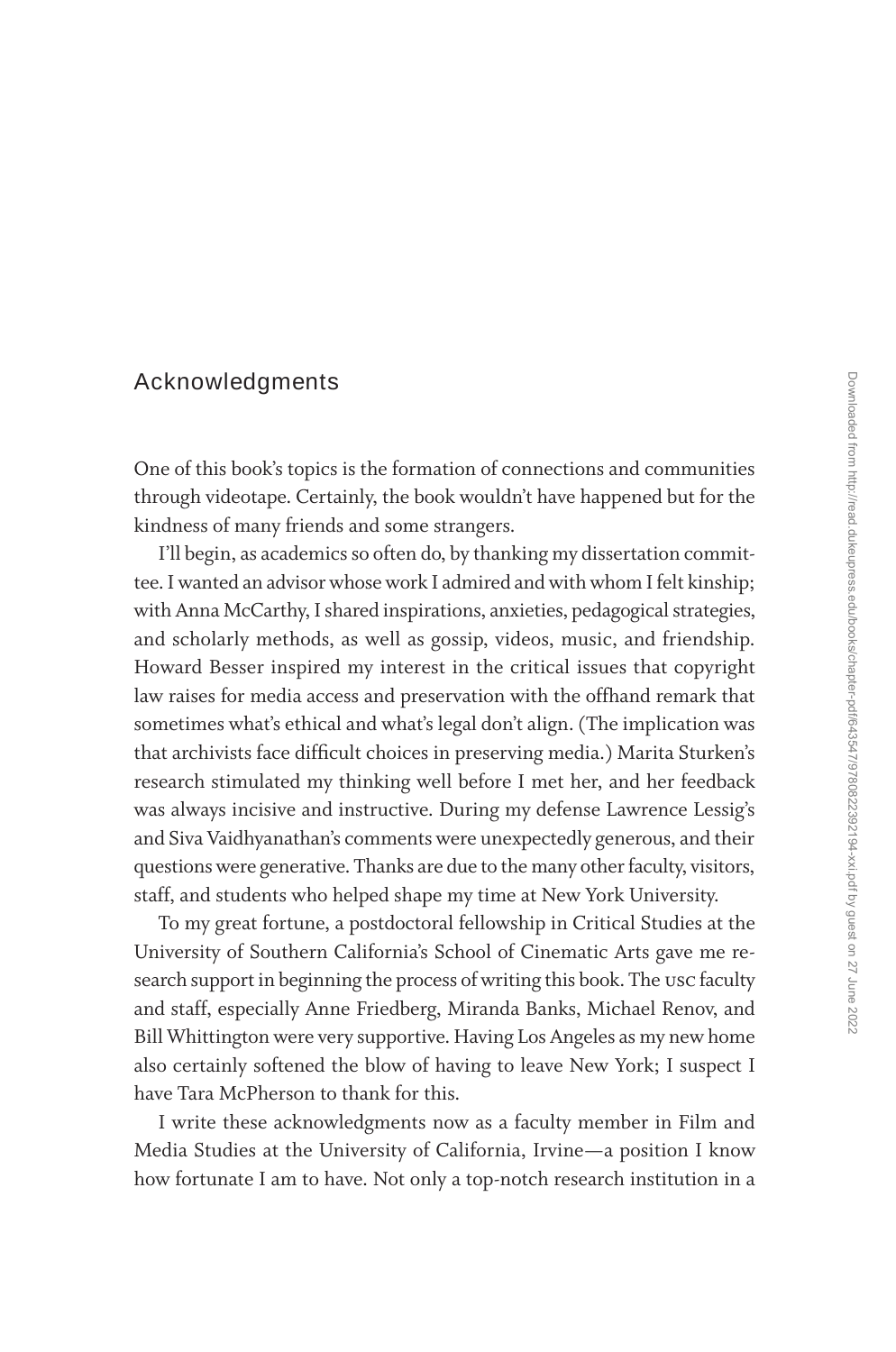sunny location, uci also boasts the best colleagues imaginable; I actually look forward to faculty meetings. Everyone has been wonderful, with a few folks who deserve special mention. My fellow media peep Victoria Johnson has been supportive of my work and social life from the start and has generously shared insights into how the uc system works. Kristen Hatch and Catherine Benamou both navigated as uci newbies alongside me with a great spirit of camaraderie; Kristen, in particular, has become a close friend and has even occasionally taken me in as a refugee from behind the Orange Curtain. True to her name, Bliss Lim makes me happy every time I see her; and Lauren Steimer has been a dove. Beyond my home department, Julia Bryan-Wilson has become a friend and frequent conspirator, and Jennifer Terry has been a fun mentor. I also thank the tireless fms department staff Vikki Duncan, Peter Chang, Suzanne Wachman, and Kelly Swanholm. And, finally, the students in my graduate seminar "Inventing the Media: Histories of Technology" offered constructive critiques when we workshopped this manuscript in class.

My research was aided and abetted by numerous people, including Caetlin Benson-Allott, Ann Butler at Fales Library, Julia Bryan-Wilson, the *Camera Obscura* collective, Daniel Chamberlain, Andrea Fontenot, Noriko Furunishi, Rosemary Furtak, Tarleton Gillespie, Joshua Greenberg, Jackie Goss and her Joanie 4 Jackie interns at Bard College, Jeremy and Liz Greene, Todd Haynes, Jim Hubbard, Ed Johnson, Lynne Joyrich, Brian Larkin, Ming Yuen S. Ma, Shauna McGarry, K. J. Mohr, Charles Silver of the moma Film Study Center, Sirida Srisombadi, Lauren Steimer, Julio Vera, James Wentzy, Patty White, Rob White and *Film Quarterly*'s anonymous readers, Damon Young, the staff of the Margaret Herrick Library for the Academy of Motion Picture Picture Arts and Science, and the interns of the various archives who presumably did the initial clippings and filings that have been invaluable for supplementing my research. For my research on the Vanderbilt Television News Archive, the entire archive staff enthusiastically provided essential access to archival documents and their own memories; Marshall Breeding and his wife Zora were also wonderfully gracious hosts during my time in Nashville. To get the CBS perspective, I had a cordial and frank off-therecord discussion with the executive director of the CBS News archive, Dan DiPierro. For aiding supplemental research, I thank Mike Mashon, Madeline Mats, and the staffs of the Library of Congress Motion Picture, Broadcasting and Recorded Sound Division and the Library of Congress Law Library Reading Room. And thanks, again, to the many respondents to my e-mail queries and postings about diasporic bootlegs, video memories, and *Superstar*.